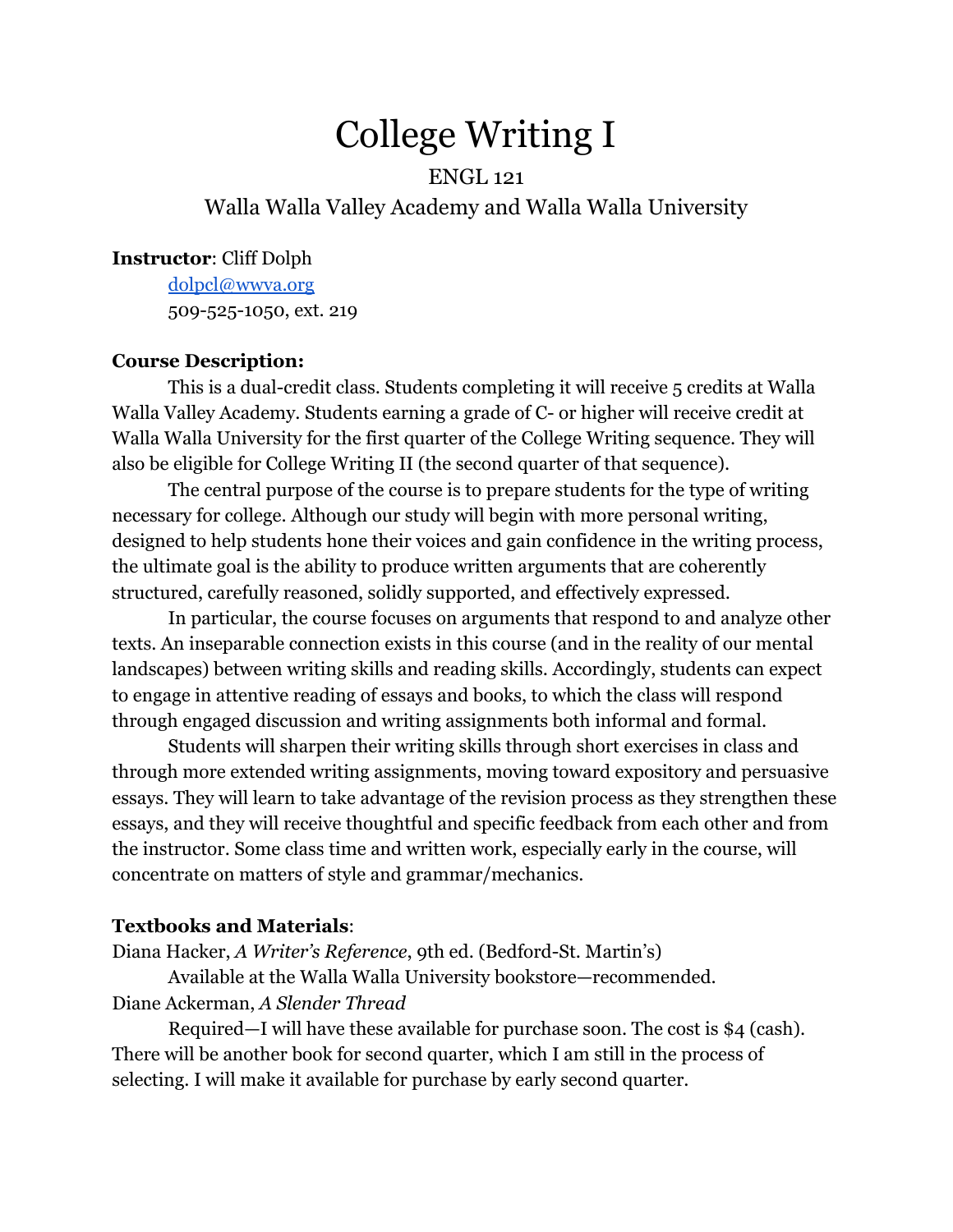In addition, you are responsible for bringing your iPad to class (charged) each day, as you will frequently use it for viewing assignments, reading, researching, or writing. Because we will sometimes take a more "low-tech" or artistic approach to writing, you also need to routinely bring paper and some kind of writing implement.

## **Core Themes:**

Any course taught at or for Walla Walla University is expected to fulfill the university's core themes.

*Excellence in Thought*: A major focus of this course is critical analysis of text. In response to the close reading required for such analysis, students will develop well-reasoned, substantively supported, clearly articulated arguments of their own. *Generosity in Service*: Students will use their skills to serve each other by providing meaningful, constructive feedback to each other's writing. We will also together seek opportunities to use our language skills for the enrichment of others.

*Beauty in Expression*: Students will have ample opportunity to practice expressing themselves in writing (and speech) with clarity, power, and grace. They will also reflect on multiple models of excellent writing.

*Faith in God*: Readings and writing assignments will sometimes revolve around issues that have a connection to or grounding in faith. Our discussions will help with processing these issues from a faith-based perspective.

## **Grading:**

This course uses the standard WWVA grading scale.

|       |            | A | 93-100    | A-   | $90 - 92$ |
|-------|------------|---|-----------|------|-----------|
|       | $B+ 87-89$ | В | 83-86     | $B-$ | 80-82     |
| $C++$ | 77-79      | C | 73-76     | $C-$ | 70-72     |
| $D+$  | 67-69      | D | $63 - 66$ | D-   | 60-62     |

Keep in mind that a grade of C- or higher is required at WWU before moving on to the next quarter of College Writing. Also be aware that, while this course is being taught at a high school, it is a college-level course, and grading of essays will reflect college-level expectations.

Different types of assignments carry different weights in determining grades for this course. Specifically…

*Essays and Projects* 60%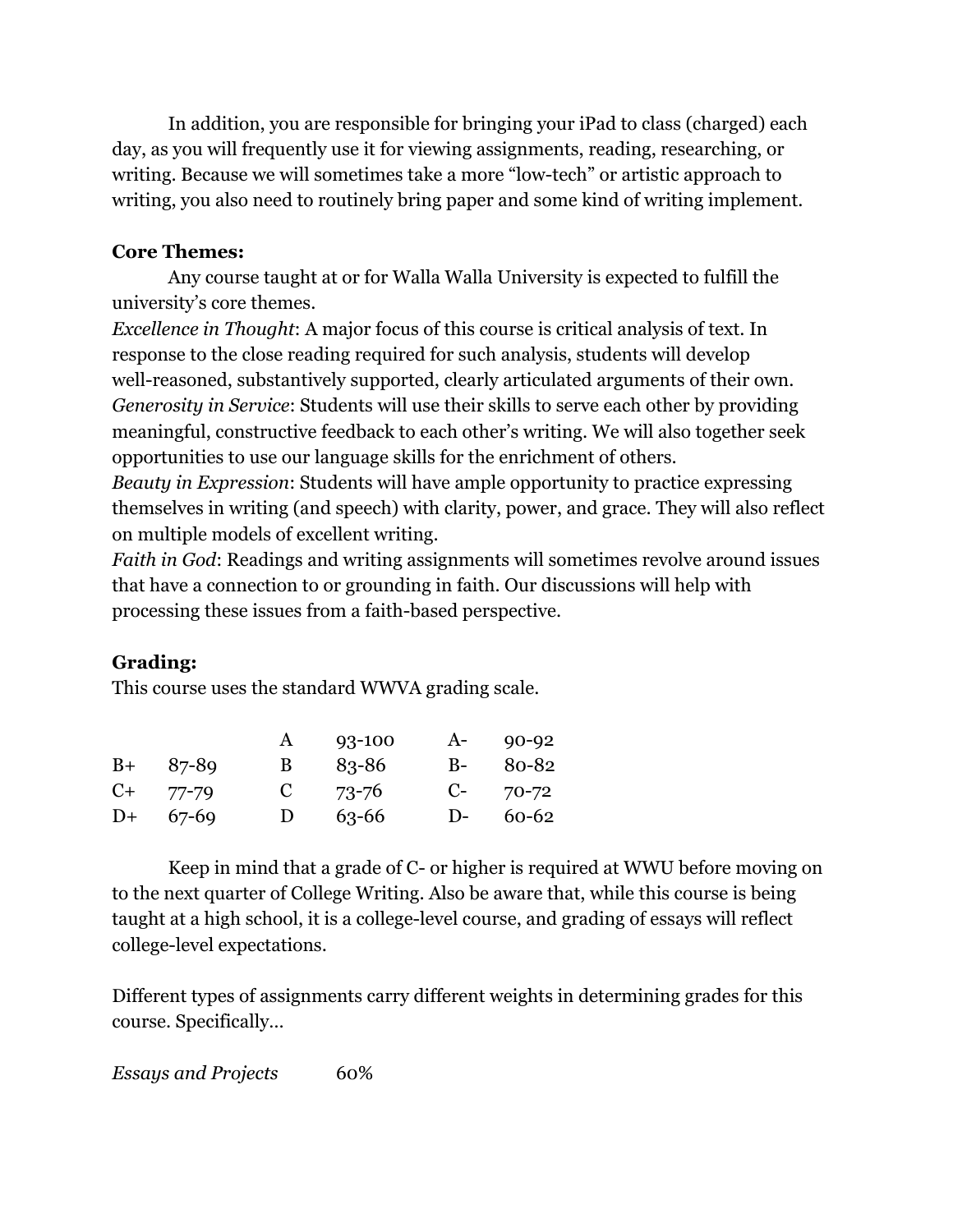Beginning with a personal essay, assignments in this category will progress to analytical and persuasive essays. You will complete a rough draft of each project, so you will have the benefit of ample feedback as you revise. Each assignment will specify the grading criteria to be used, but the final product will almost always be graded wholistically on a 20-point scale.

- 19-20 Outstanding
- 17-18 Good
- 15-16 Solid but somewhat flawed
- 13-14 Significant flaws
- 11-12 Inadequate
- 10 or less Plagiarized, non-responsive to prompt, or extremely brief

### *In-Class Assignments* 20%

This category includes rough drafts of projects and responses to peers. Other examples of in-class assignments: informal responses to readings, experiments with different writing techniques, editing exercises, rewriting with a specific goal (such as different point of view or different tone)... For these assignments, you will mostly receive credit for doing them, though there are certain expectations for each one.

#### *Quizzes* 20%

There will be a few quizzes each quarter. You can expect quizzes over readings and over concepts covered in class. The usual format for quizzes is short-answer. Quizzes will be announced in advance.

#### **Policies:**

*Academic Honesty*—Work you submit for this course must be your work, original and (unless I've given an exception for some reason) created for this course. It is vital that you carefully document your use of sources, whether you are indebted to them for exact wording or ideas that you paraphrase or summarize. If I determine that you have plagiarized, expect a heavy penalty. Because this is a college-level course, a flagrant instance of plagiarism will likely result in your being asked to withdraw from the class.

*Submitting Work*—Unless otherwise noted, assignments should be submitted electronically. We will use Google Classroom. Please use MLA format; these same requirements are followed in WWU's College Writing courses and in most university settings: Use a standard font, such as Times New Roman, 12-point. Double-space and maintain one-inch margins on all sides. For details about headings and title, see *A Writer's Reference*.